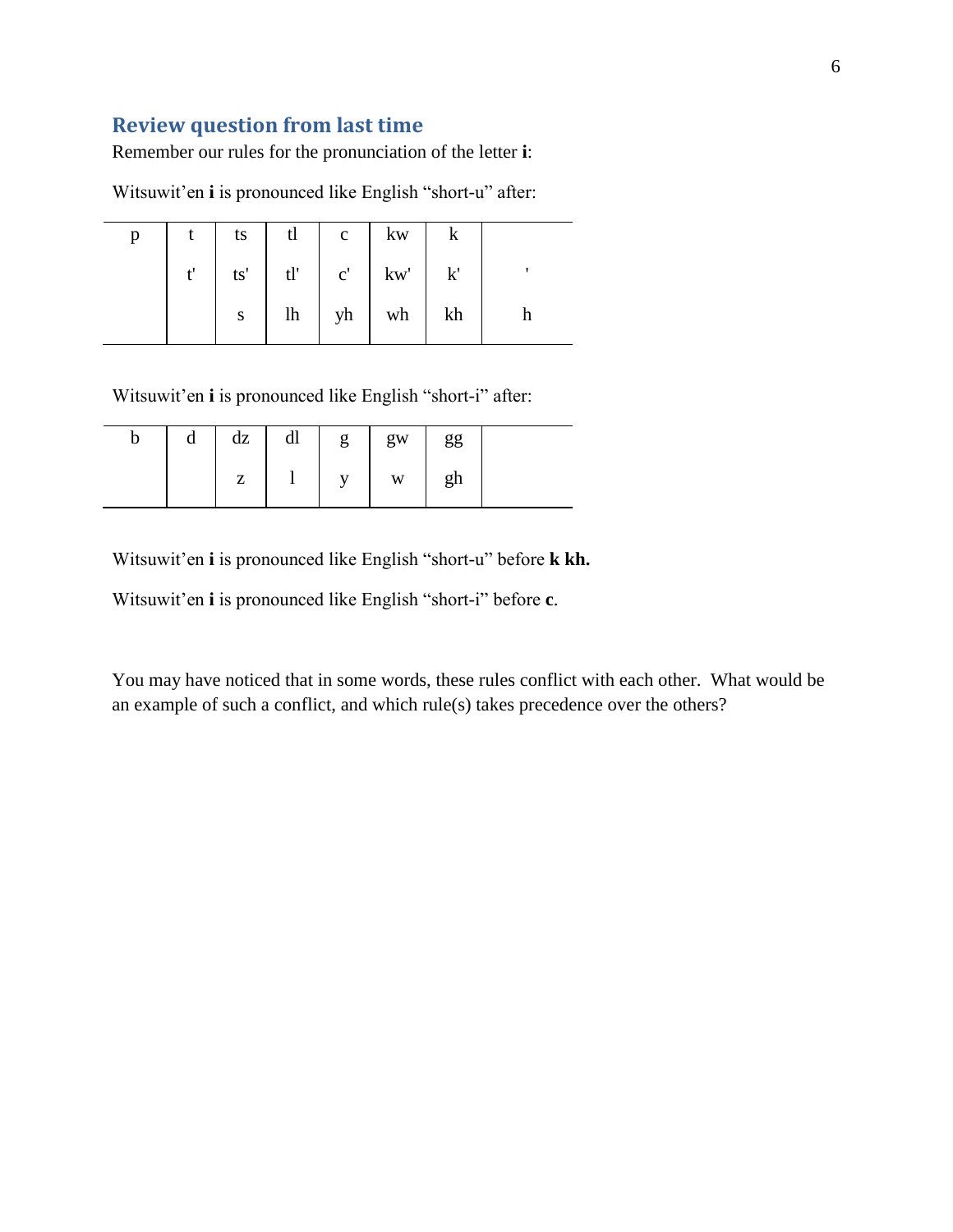### **K and C**

#### *Examples of K*

Witsuwit'en **k** is not a sound found in English. Witsuwit'en **k** is produced further back in the mouth (throat) than English *k* (as in *King Kong*).

ka 'car'

ka' 'heck no, don't'

kambïlh 'rabbit snare'

nenkat 'it snowed'

nikës 'it (vehicle, plate) is going around'

lhikit 'he/she is clapping'

ku' 'puppy'

#### *Examples of C*

Witsuwit'en **c** is kind of like the *c* in English words like *cute*, almost sounding like it has a *y* after it.

can 'rain'

cin 'song'

dicin 'wooden, stick'

cinïh 'marten'

celh 'young man'

Tsë Cakh 'Hagwilget, Tse-Kya'

k'intic 'it's broken (in two)'

dinï ïlhcic 'police' (lit. "arrests people")

*Words with both c and k*

bicak 'his/her rib'

cilkë 'young men'

tacëk 'mouth of river'

kecip 'spoon'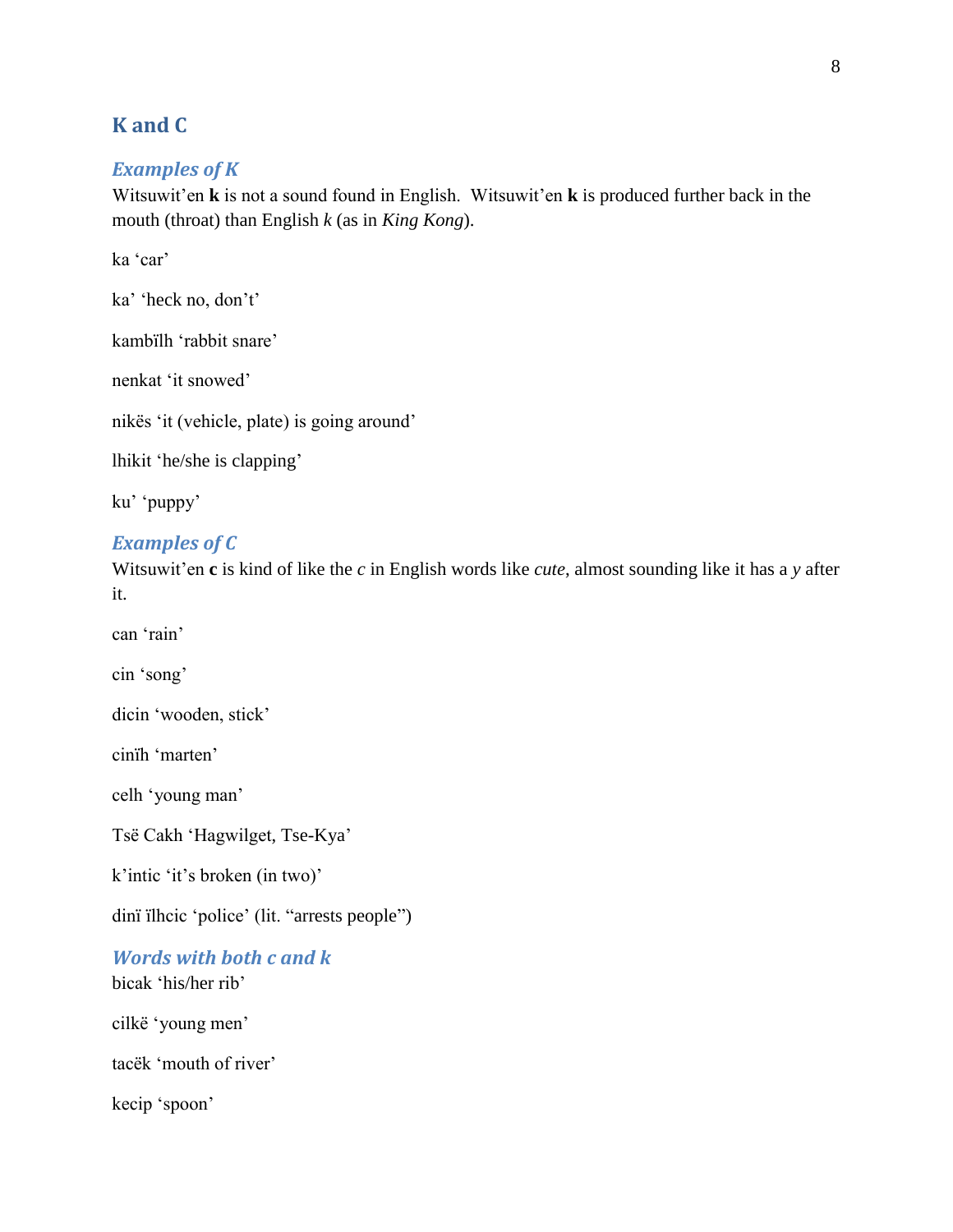| $K$ vs. $C$                              |                                          |
|------------------------------------------|------------------------------------------|
| binik/bisnik 'his/her (baby's) eye'      | binic 'his her nostril, sense of smell'  |
| dik, ndik 'up'                           | dic 'well', as in:                       |
|                                          | dic, 'en 'alha' 'itnï 'well, he's right' |
| bikak 'its surface'                      | bicak 'his/her rib'                      |
| skak 'child'                             | scak 'my rib'                            |
| bikën 'its (ant, beaver, muskrat) lodge' | cën 'summer'                             |
| bikë 'his/her foot'                      | bice 'its tail'                          |
| bikiy 'her husband'                      | 'atcey/'atciy 'he/she was buried'        |
| lhakë 'dogs'                             | lhic 'dog'                               |
| bilekë' 'his/her dogs'                   | bilic 'his/her dog'                      |
| sikoy 'he vomited'                       | 'et silheoz 'it (cloth) is there'        |
| nikat/nikatni 'movable goods'            | bicat 'inside his/her/its stomach'       |
| bizek 'inside his/her mouth'             | këledzec 'tiptoe'                        |
| bit'ik 'his/her collarbone'              | binit'ic 'his/her muscle'                |

### GG vs. G

### **Examples of gg**

The tricky thing about gg is that some speakers seem to pronounce this sound identically to k. (That is, some speakers don't seem to have the sound gg.) In the dictionary, we'll write words with gg and it will be understood that for some speakers this sound is not different from k. (Note: This seems to be a Witsuwit'en innovation in pronunciation. Burns Lake, Fort Babine, etc. always has **gg**.)

ggïs 'spring salmon' ggikh 'rabbit' ggunek 'hummingbird' sikh ggis 'gaff pole' c'its'isggek 'chickadee'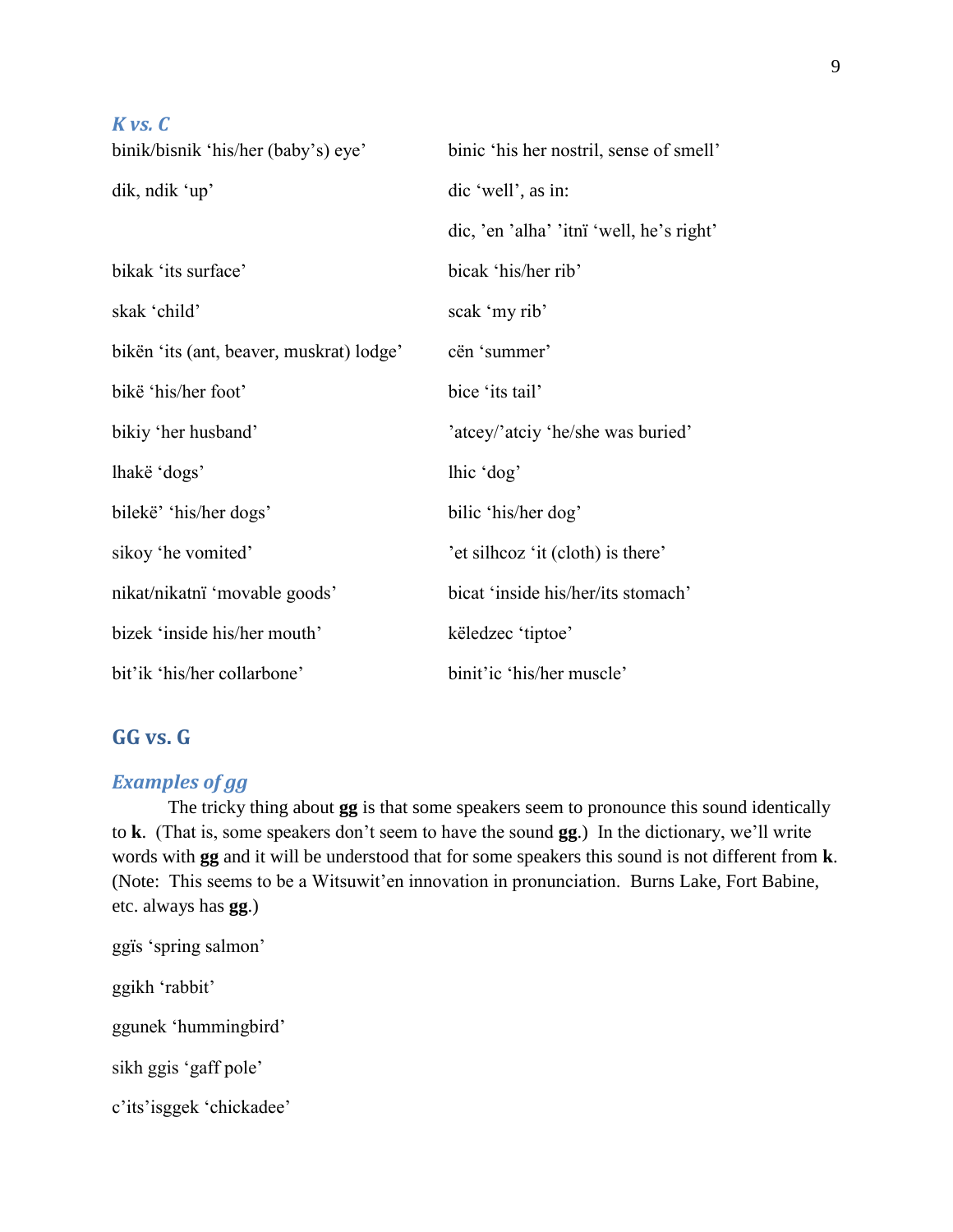nilggeyh 'he/she is running around'

yizggis 'he/she sprained it'

# ho'ggec 'nothing'

*Examples of g*

gis 'hook'

Gisdewe (chief name)

nigit 'fear'

hilhgit 'it's rotting'

gen 'here; old age'

'igegh 'it happened'

sgïz 'he/she is breathing'

gin/ginïh 'don't', as in nulggeyh gin 'don't run around'

gabun 'credit'

#### *gg vs. g*

| ts'ilhggï 'we dried it'          | ts'ilhgï 'grebe'                        |  |  |  |
|----------------------------------|-----------------------------------------|--|--|--|
| ggïs 'spring salmon'             | gïstan '6'                              |  |  |  |
| ggit 'there'                     | git 'old, rotten', as in:               |  |  |  |
|                                  | halho' git' 'rag' (lit. 'rotten cloth') |  |  |  |
| tsëggis 'fire poker'             | gis 'hook'                              |  |  |  |
| ggunek 'hummingbird'             | 'ugunï 'porcupine'                      |  |  |  |
| ggenis/gginis 'dog, chum salmon' | gen 'here'                              |  |  |  |
| Udiggï 'God'                     | digï 'huckleberry'                      |  |  |  |
| dilggi 'it's grey'               | nek wilgi (nek-wilgi) 'butterfly'       |  |  |  |
| ggin 'that person'               | gin 'don't'                             |  |  |  |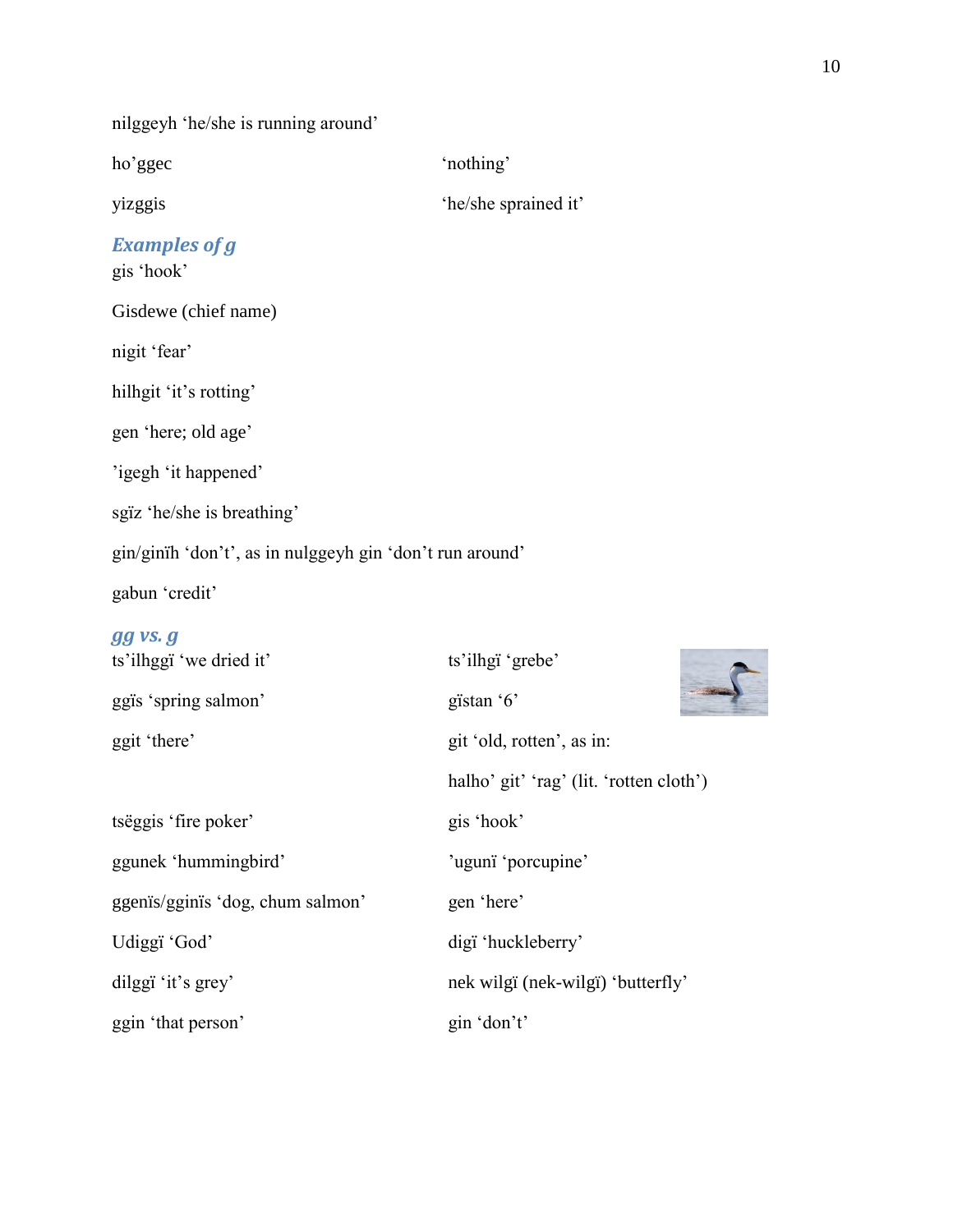# **I vs. Ï**

The vowel **ï** is rare after these consonants:

|  |  | $t$   ts   tl   c   kw   k       |  |
|--|--|----------------------------------|--|
|  |  | $t'$   ts'   tl'   c'   kw'   k' |  |
|  |  | $s$   lh   yh   wh   kh          |  |

**ï** can occur at the beginning of a word, but **i** cannot. Therefore contrasts between **i** and **ï** are found after these consonants:

| d | dz | dl | g            | gw                      | gg |  |
|---|----|----|--------------|-------------------------|----|--|
|   | Z  |    | $\mathbf{V}$ | $\ensuremath{\text{W}}$ | gh |  |

At the end of a word, there are other distributional differences between **ï** and **i**. (1) **i** must be followed by a consonant, but **ï** need not be. (2) **ï** cannot be followed by **k**, **kh**, or **gh** at the end of a word, but **i** can be.

Examples of contrasts between **i** and **ï** follow:

| bilh 'sleep; with it'                   | bilh 'net, snare'                                     |
|-----------------------------------------|-------------------------------------------------------|
| bibit 'his/her abdomen'                 | bit 'lake trout; in it'                               |
| yizbiz 'she stretched it'               | ts'o bïz 'black spruce'                               |
|                                         | bis 'flint'                                           |
| bis k'it 'stream bank'                  | bis k'ët 'flint collection area' (lit. 'flint place') |
| dilh 'with oneself', in:                | dilh 'crane'                                          |
| dilh neyeldic 'he's talking to himself' |                                                       |
| dini 'man, person'                      | d'ini 'four people'; 'his/her own mind'               |
| dinih 'kinnikinnik'                     | dinih 'say it'                                        |
| dildlit 'he's hollering'                | dildlit 'he was hollering'                            |
| wizil 'warmth'                          | bizil 'his/her body odor'                             |